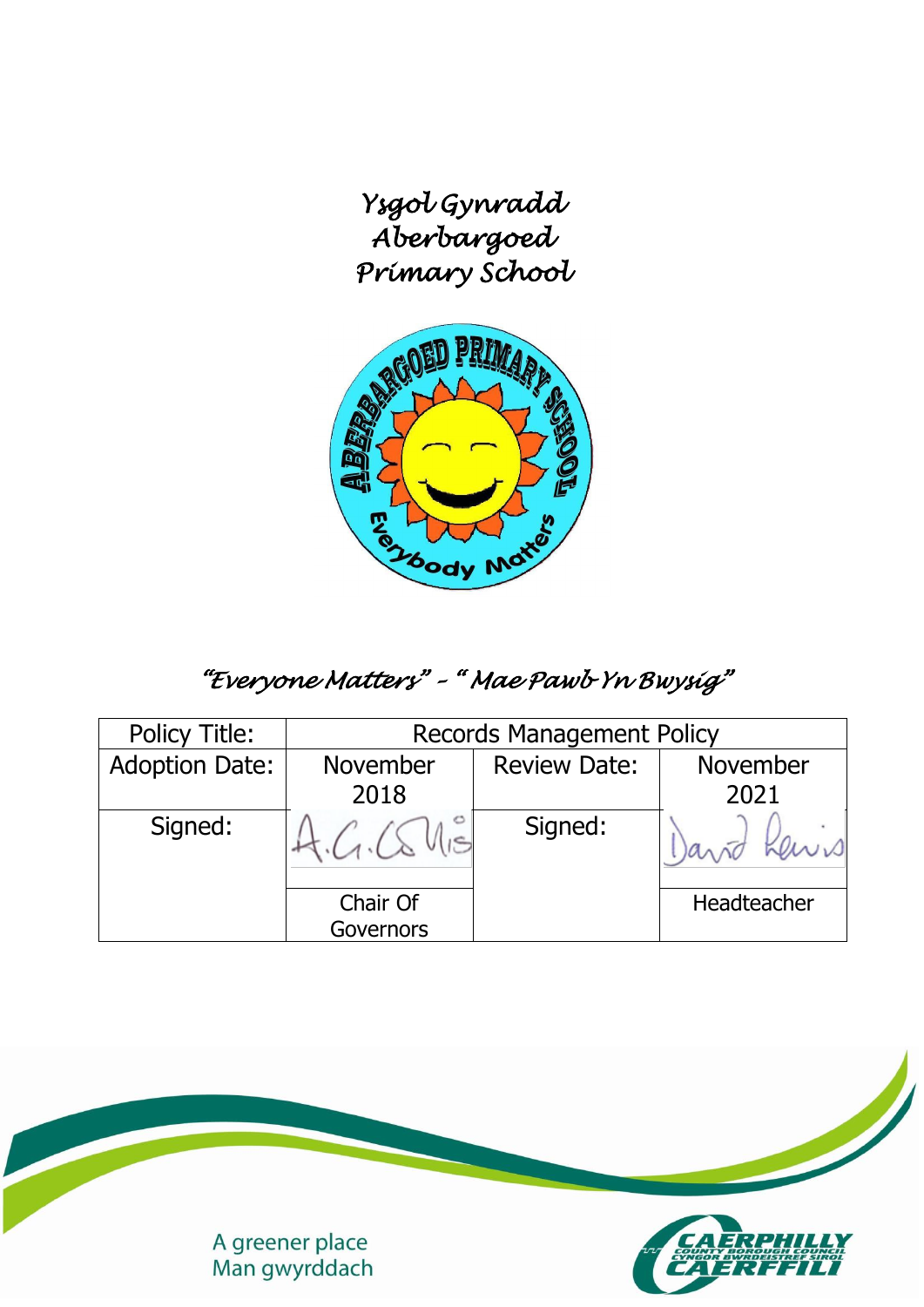# **Ysgol Gynradd Aberbargoed**

# **Aberbargoed Primary School**



# **Records Management Policy**

| <b>Version:</b>          | Version 1.0                          |  |
|--------------------------|--------------------------------------|--|
| Date:                    | November 2018                        |  |
| Author/s:                | DL (CCBC DRAFT)                      |  |
| <b>Consultee/s:</b>      | AC                                   |  |
| <b>Approved by:</b>      | Aberbargoed Primary School Governors |  |
| <b>Review frequency:</b> | Every 3 years                        |  |
| <b>Next review date:</b> | November 2021                        |  |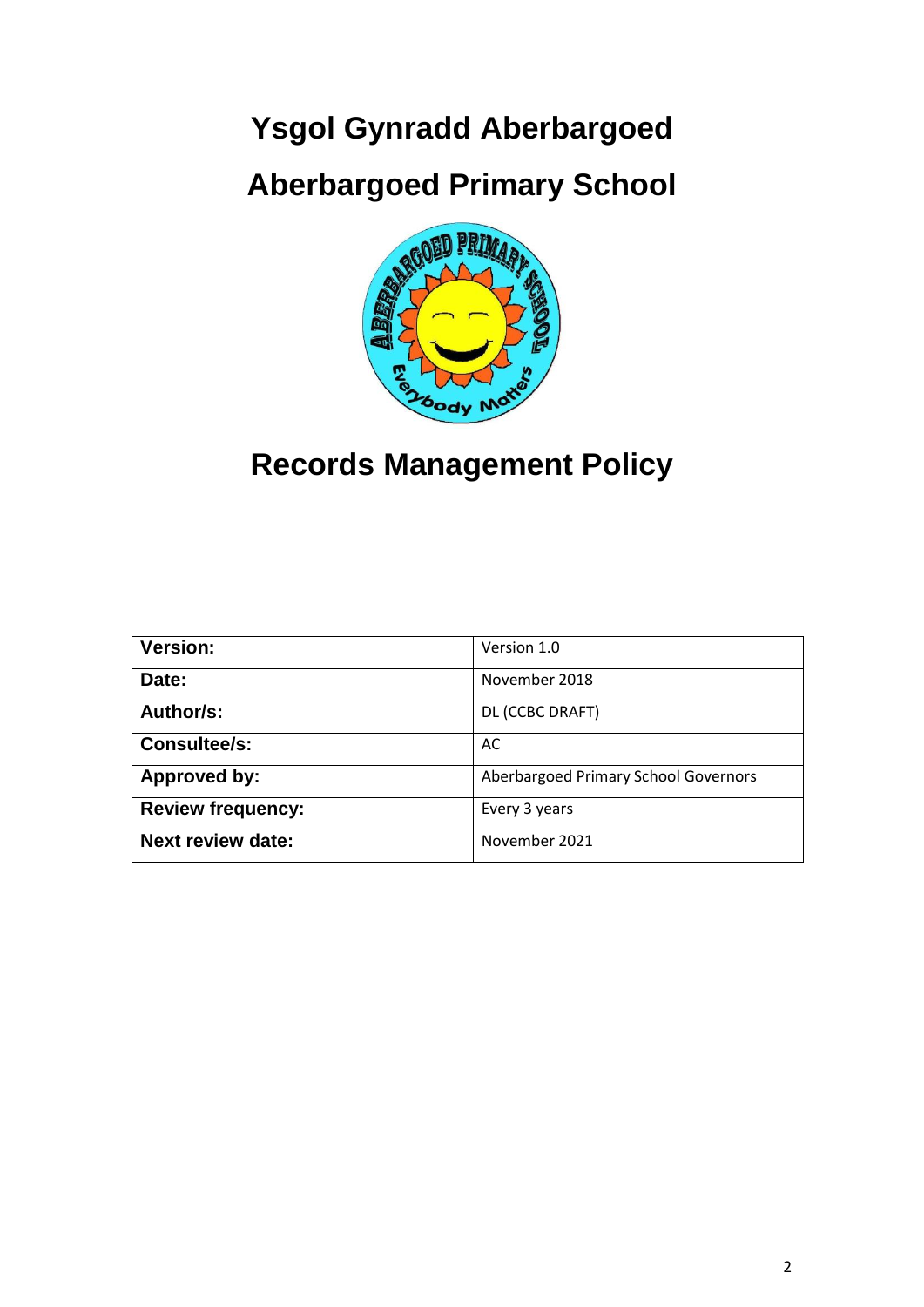A record is defined as: *'Information created, received and maintained as evidence and information by an organization or person, in pursuance of legal obligations or in the transaction of business'*.

#### **Commitment to records management**

- 1. Aberbargoed Primary School recognises that its records are collective assets.
- 2. Records provide evidence for protecting the legal rights and interests of the school, and are key evidence for demonstrating performance and accountability. The school is, therefore, dependent on its records to operate efficiently, carry out its statutory function as an education institution, and to account for its actions.
- 3. Aberbargoed Primary School is committed to ensuring its records are maintained in accordance with the *Lord Chancellor's Code of Practice on the Management of Records issued under Section 46 of the Freedom of Information Act 2000*.

#### **Objectives**

- 4. Aberbargoed Primary School will effectively manage its records from planning and creation stages through to their disposal in order to fulfil the following objectives:
	- Create and capture accurate, authentic, reliable and useable records to produce invaluable evidence and demonstrate accountability
	- Maintain records to meet the business needs of the school for as long as required to ensure operational efficiency and provide pastoral care
	- Dispose of records that are no longer required in a secure and appropriate manner in line with Principle (e) of the GDPR
	- Protect vital records of pupils, their families, and school staff
	- Conform to legal and statutory requirements relating to record-keeping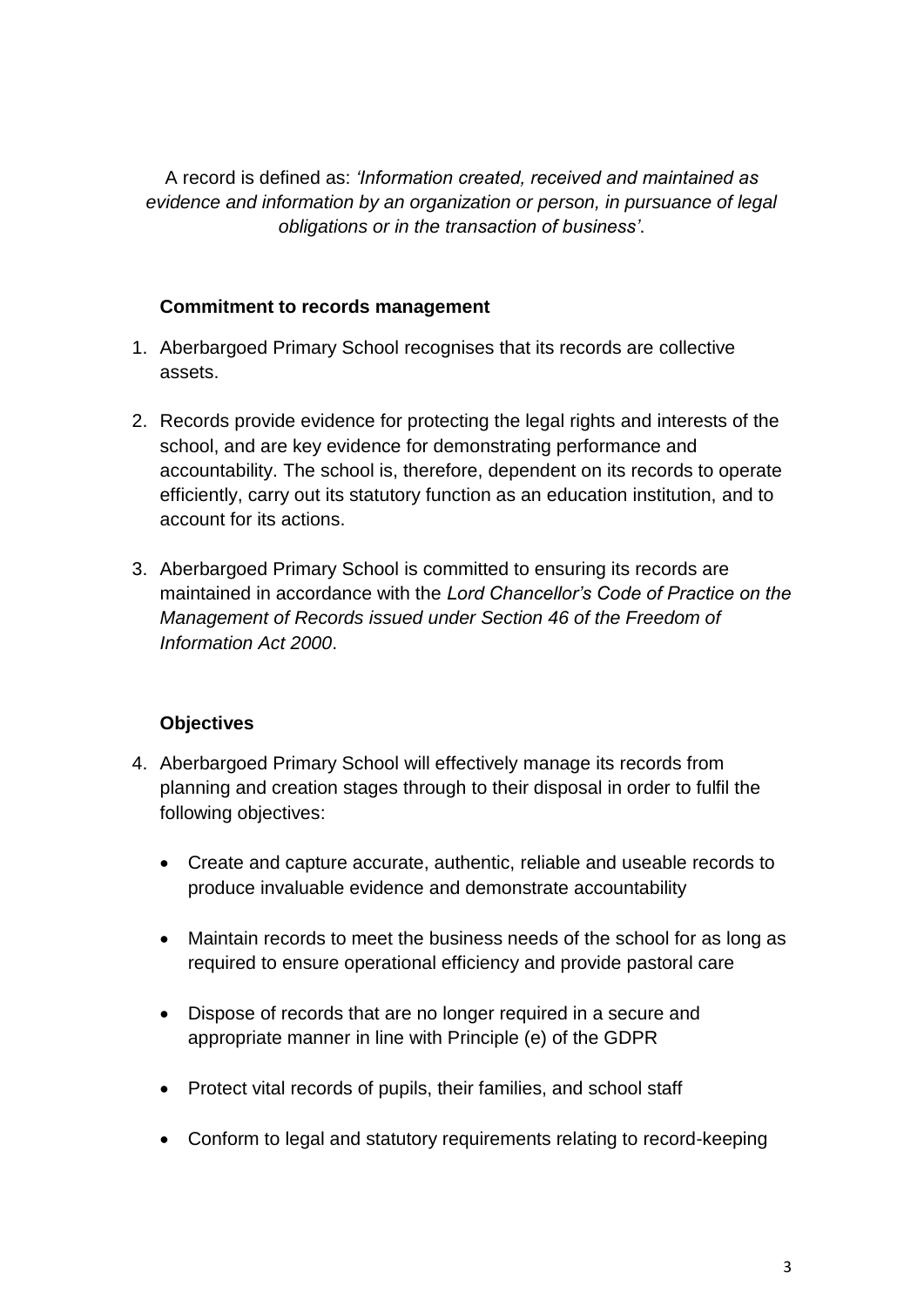### **Scope**

- 5. This policy applies to all records created, received or maintained by current and former employees, Governing Body members, volunteers or those otherwise acting as agents of the School in the course of carrying out their school business.
- 6. All types of records are covered, regardless of whether they are held electronically (including emails), on paper or audio-visual media, whether in English, Welsh or other formats or languages, and regardless of their age.
- 7. The policy covers records stored in any location, whether in office accommodation, corporate record centres, network drives, portable media (e.g. laptops and memory sticks) or held by other organisations acting on behalf of the School, for example suppliers or contractors.
- 8. The organisation's Record Retention and Disposal Policy should be consulted for detailed information on retention of records.

### **Responsibilities**

#### All staff & volunteers

9. All permanent / temporary staff and volunteers are responsible for creating, managing, and timely disposal of accurate records to evidence the school's activities.

#### **Governors**

10.Governors create, use and manage school information on a daily basis. This may be done outside the school building within their home or constituency office environment. Therefore, it is crucial that elected members understand their responsibilities to create and maintain this information appropriately.

#### **Headteachers**

- 11.It is the responsibility of the Headteacher to ensure the discipline of records management is given recognition and equal profile to management of other corporate assets, such as staff and finance.
- 12.Headteachers are responsible for ensuring their staff manage records effectively and provide evidence of the School's activities, providing support accordingly.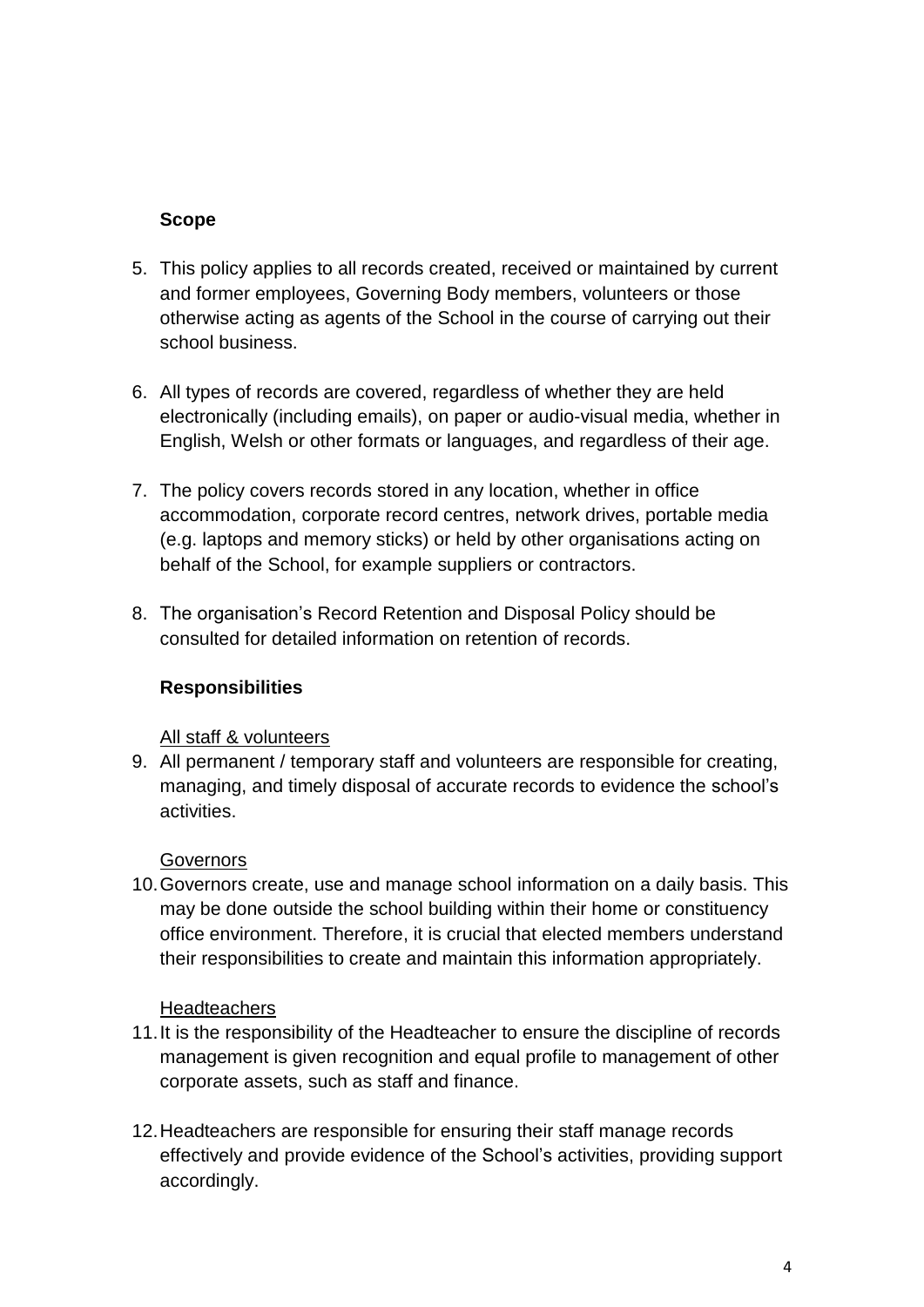Data Protection Officer (Information Governance SLA)

- 13.The DPO is a specialist role introduced by the General Data Protection Regulation 2016 and oversees responsible management of all personal information processed by the School. This includes making sure that records containing personal information are suitably created, updated, shared, used, stored and disposed of at the end of the records lifecycle.
- 14.Aberbargoed Primary School has contracted the Corporate Information Governance Manager from Caerphilly County Borough Council Corporate Information Governance Unit as their Data Protection Officer (DPO) under the 2018/2019 Information Governance Service Level Agreement.
- 15.An Information Governance Officer Schools (IGOS) has been employed to undertake the day-to-day liaison with Caerphilly schools and to fulfil the SLA.
- 16.The IGOS will support the School with the following:
	- a) Manage reporting of data security incidents in line with the requirements of the Information Commissioner's Office once determined
	- b) Manage data protection complaints against the School
	- c) Provide advice on Data Protection Impact Assessments completed by the School
- 17.Advice on records management is out of scope of the SLA in place with the Corporate Information Governance Unit. However, the IGOS maintains close contact with the Education Directorate and the Schools IT Service to provide coordinated advice and support (see paragraphs 22 and 23 below).

#### Information Governance Lead (IGL)

- 18. Aberbargoed Primary School have designated an Information Governance Lead (IGL) for their school. They have a crucial role in translating the School's records management legal duties into reality by maintaining an awareness of how records are managed within the School, being proactive in identifying potential improvements, and cascading agreed initiatives to staff. The IGL is also responsible for monitoring records management practice within the school to ensure best practice is adhered to.
- 19.The IGL must also ensure staff are fully supported in managing records effectively, and that appropriate arrangements are in place for contractors